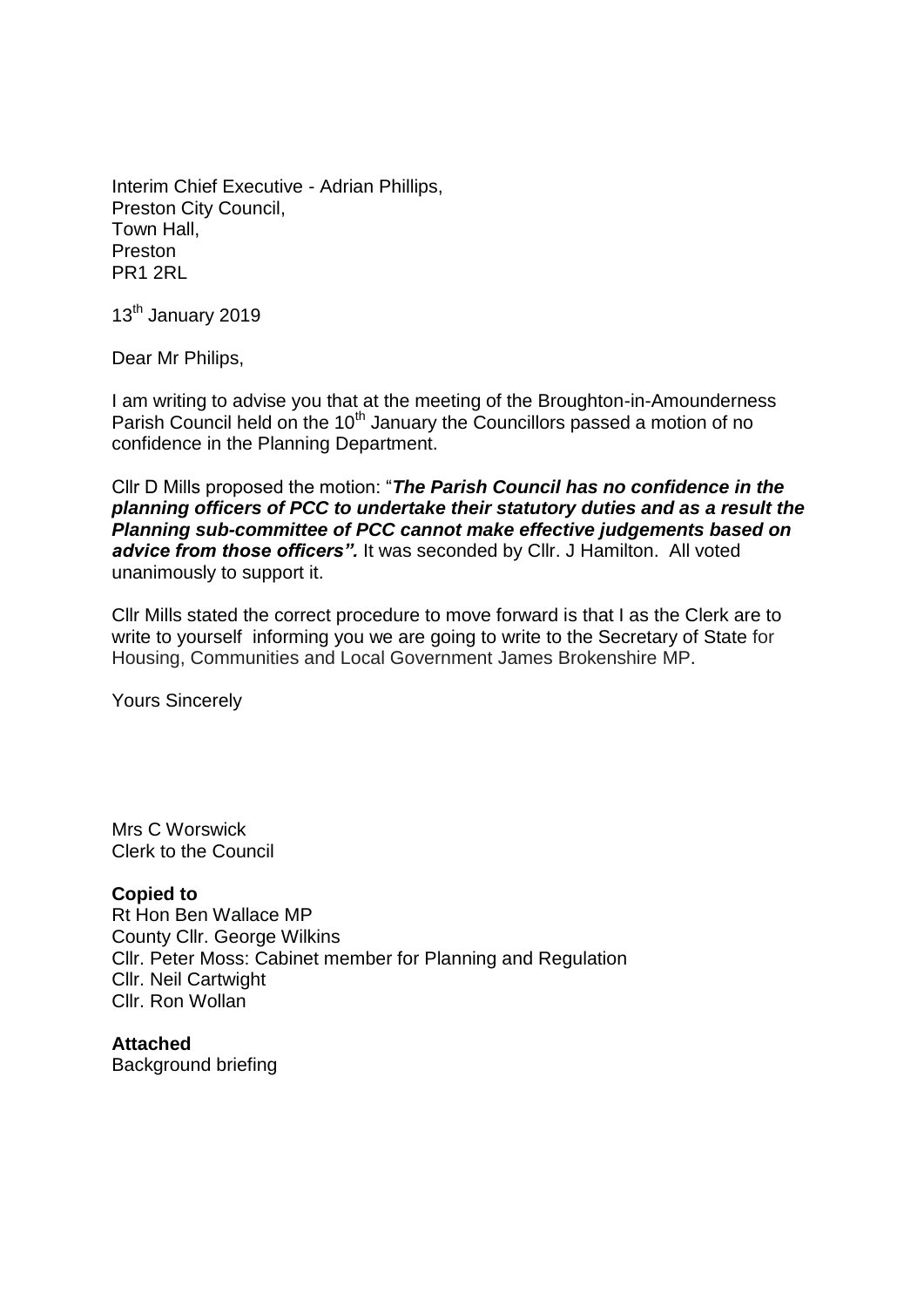## Developments in rural parishes in Northern Preston

Broughton Parish Council is aware that nationally there is a need for more dwellings/houses to be built in this country, but the situation is not the same all over the country. The original and revised NPPF's recognised this and gave the local authorities the powers to look at the local situation and to allow local authorities to tailor their response and set their targets to meet the local need. We are also aware that there is a need for affordable smaller properties for those people working in the parish (over 500 people commute into Broughton with the main employers, the ambulance HQ, High school, hotels and restaurants)those wishing to downsize and those who wish to live where there are support networks.

The Central Lancashire local authorities (Preston, Chorley & South Ribble) recognised this and in the autumn of 2017 proposed changes to their local plans to bring it in line with the local need, however Preston Council signed up for the original figures to continue. I am unsure on whose advice this action was taken and they have probably left the planning department by now! Moving on these LA's agreed to work together to refresh the Central Lancashire Core Strategy a project that will take until 2020 to complete.

The rural parishes around North Preston are the target of a significant number of speculative developers applying for planning permission. These applications are on the greenspace agricultural land surrounding and near to the villages and against the current policies of Preston & Central Lancashire and in our area, Broughton, the Neighbourhood Development Plan. The NW Preston development area was a well planned response to the housing needs in Preston and will eventually contribute over 5000 properties to Preston's allocated need. However over the last 3 years a significant number of developments have been given the green light in the rural parishes. Broughton had a 745 properties by the time all the greed plans are built this will be over 2500, of which 500 are not in the NW Preston development area.

This crisis has come about due to the inaccurate figures used to demonstrate the "land supply" presented by the city council's planning department which only came to light during the Broughton Appeals in February 2018.This meant that Preston based on the original dwelling targets of 507 pa, agreed in 2012, cannot demonstrate a 5 year Housing Land Supply(HLS). This fact has been seized upon by developer agencies to inundate the planning department with applications which the case officer's support in their reports to the Planning Committee due to this inability to show and accurate HLS.

The usual grounds for sensible decisions such as "sustainability" and planning policies such as EN1 (development in greenspaces), have all been overruled by the inability to demonstrate a 5 year HLS. Even in the case of Broughton with a Neighbourhood Plan that meets the revised criteria clarified in the NPFF 2018, where the 3 year land supply rule can be applied, the Planning Policy Officer states that the agreed 3.24 supply "could be challenged by developers".

As direct result the planning committee of Preston City Council even though it disagrees with many applications has no option given their legal advice but to accept this situation and agree the applications. They are afraid to challenge this situation